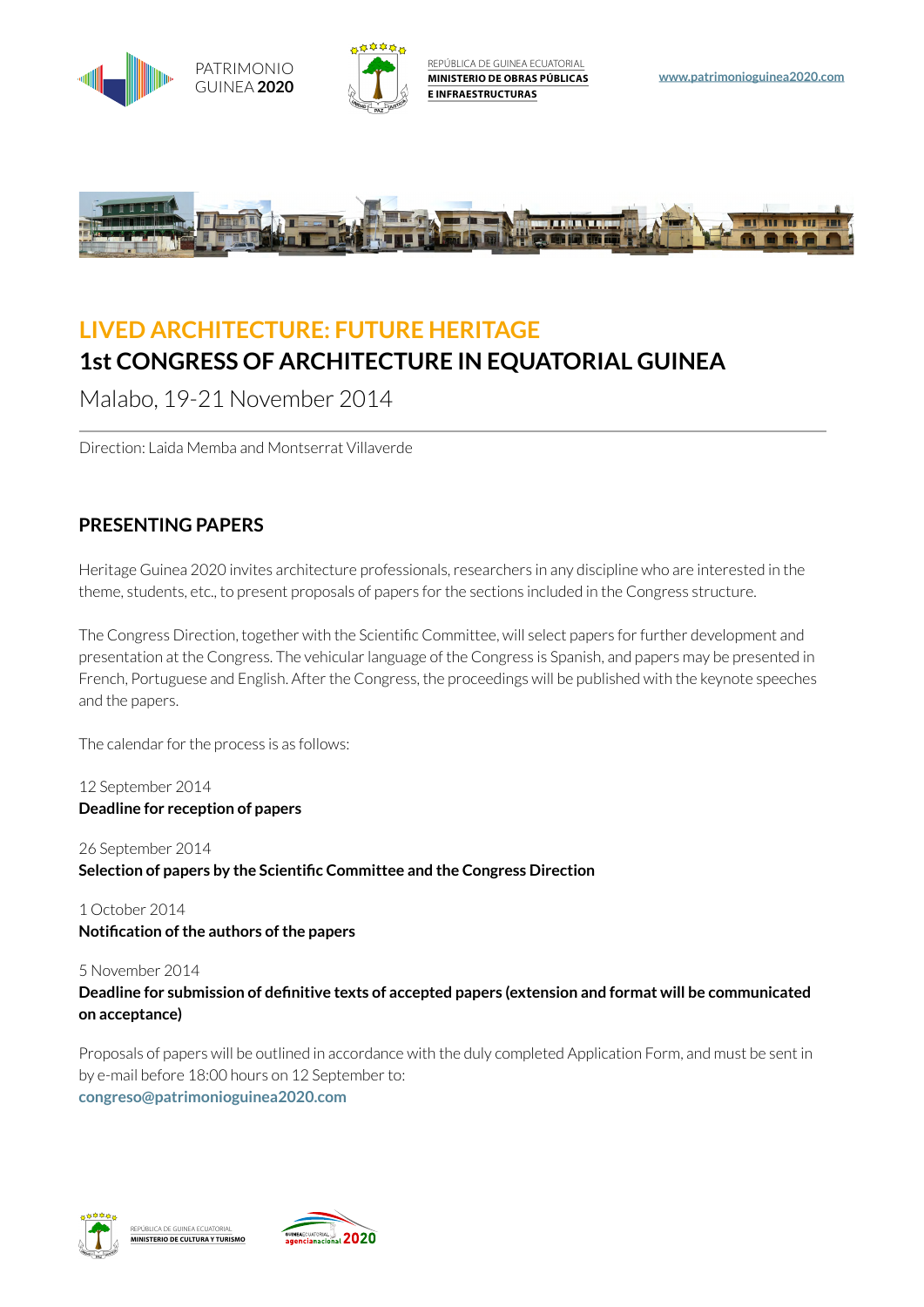



#### **Application Form**

### **1**

### **Personal information**

Given name

Surname

Place of work or research

Professional address

Telephone

Personal address

Email

#### **Title**

### Thematic area in which the paper is presented

TRADITIONAL ENCLAVES: ARCHITECTURE AND URBANISM

MESTIZO ARCHITECTURES

SACRED ARCHITECTURE

INDUSTRIAL ARCHITECTURE

AFRICA AS A NATION: STRATEGIES FOR THE FUTURE



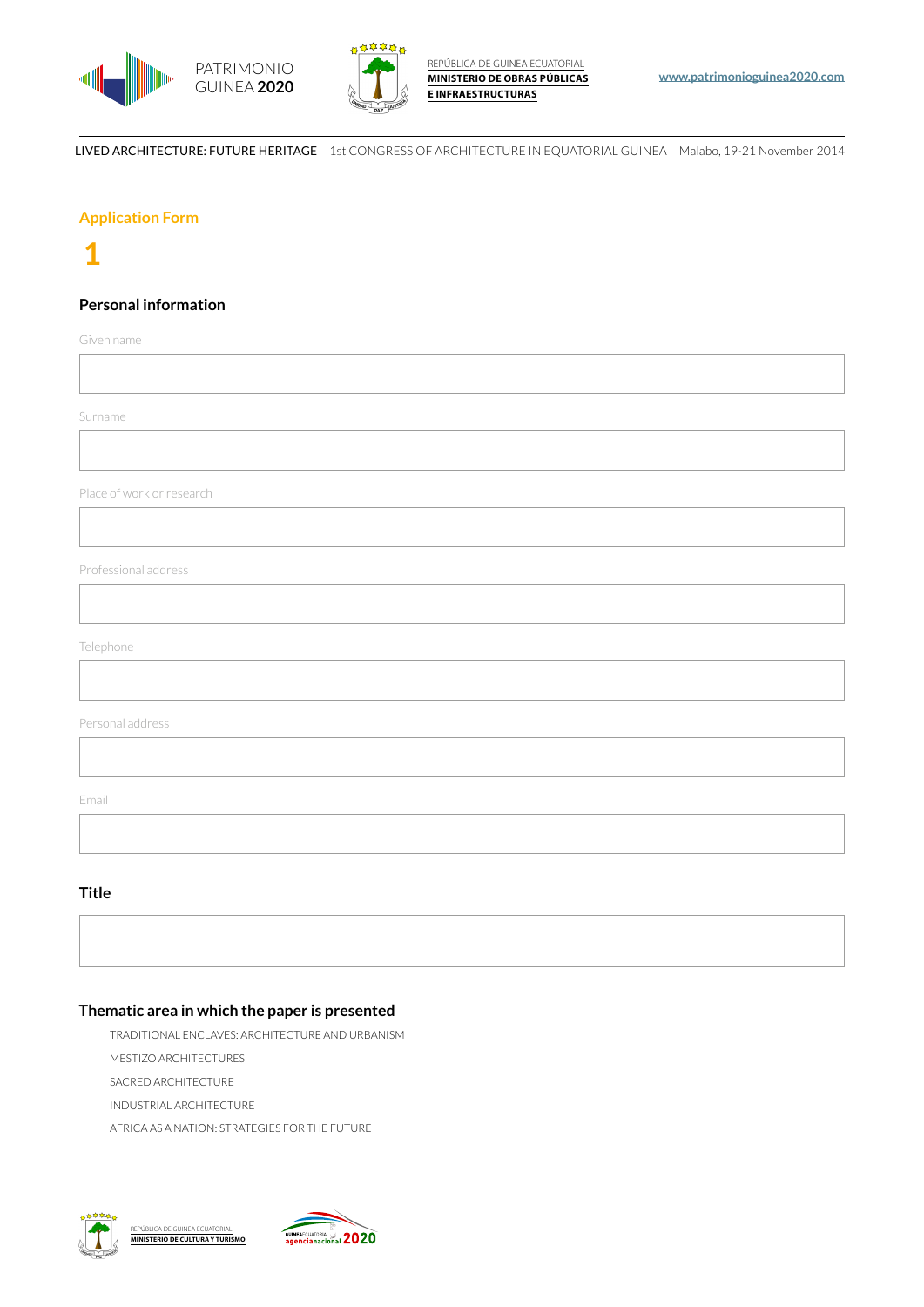



#### **Application Form**

# $\overline{2}$

**Thematic summary** (maximum 3000 characters)



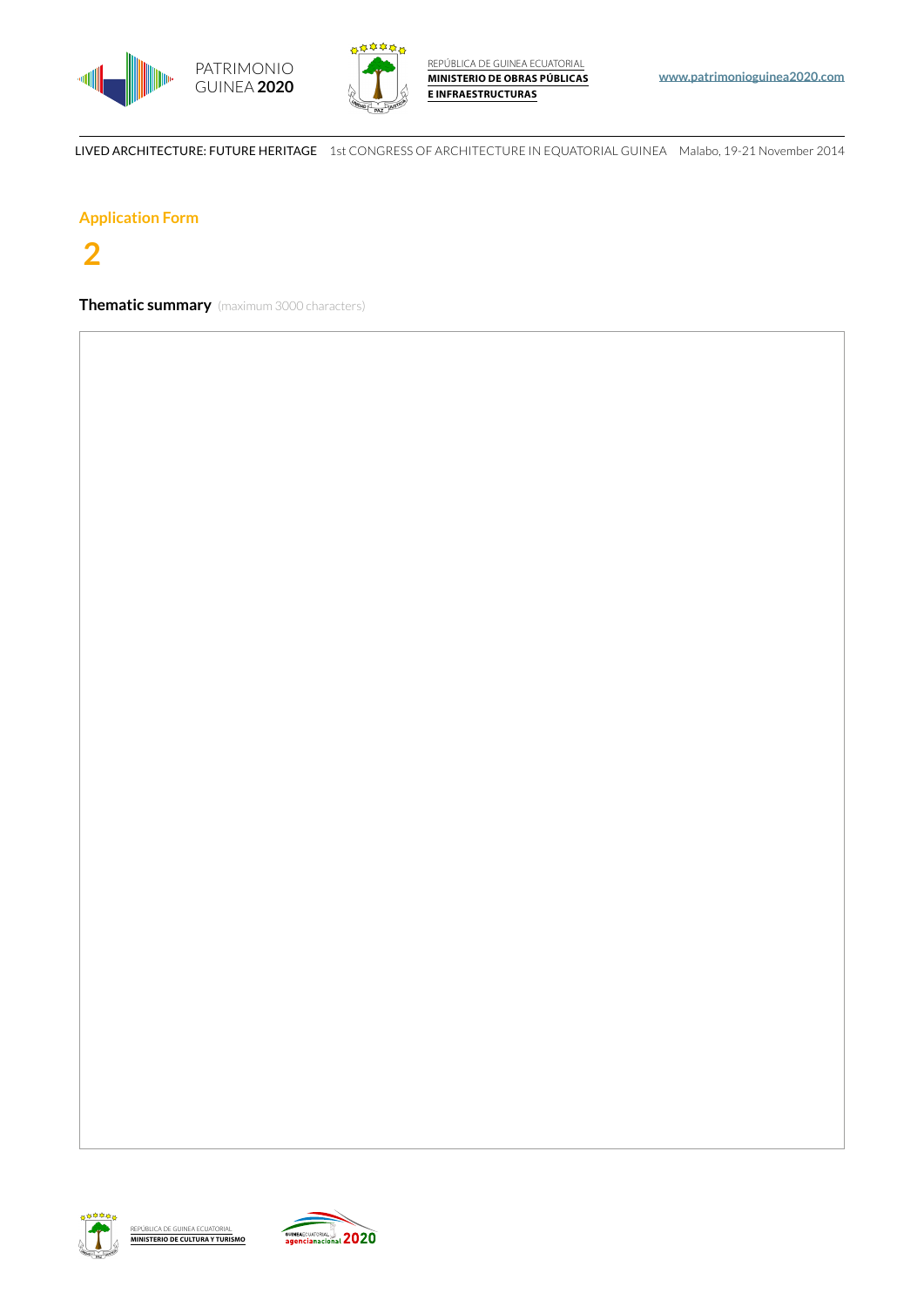



#### **Application Form**

## **3**

**Curriculum Vitae** (max. 2500 characters)



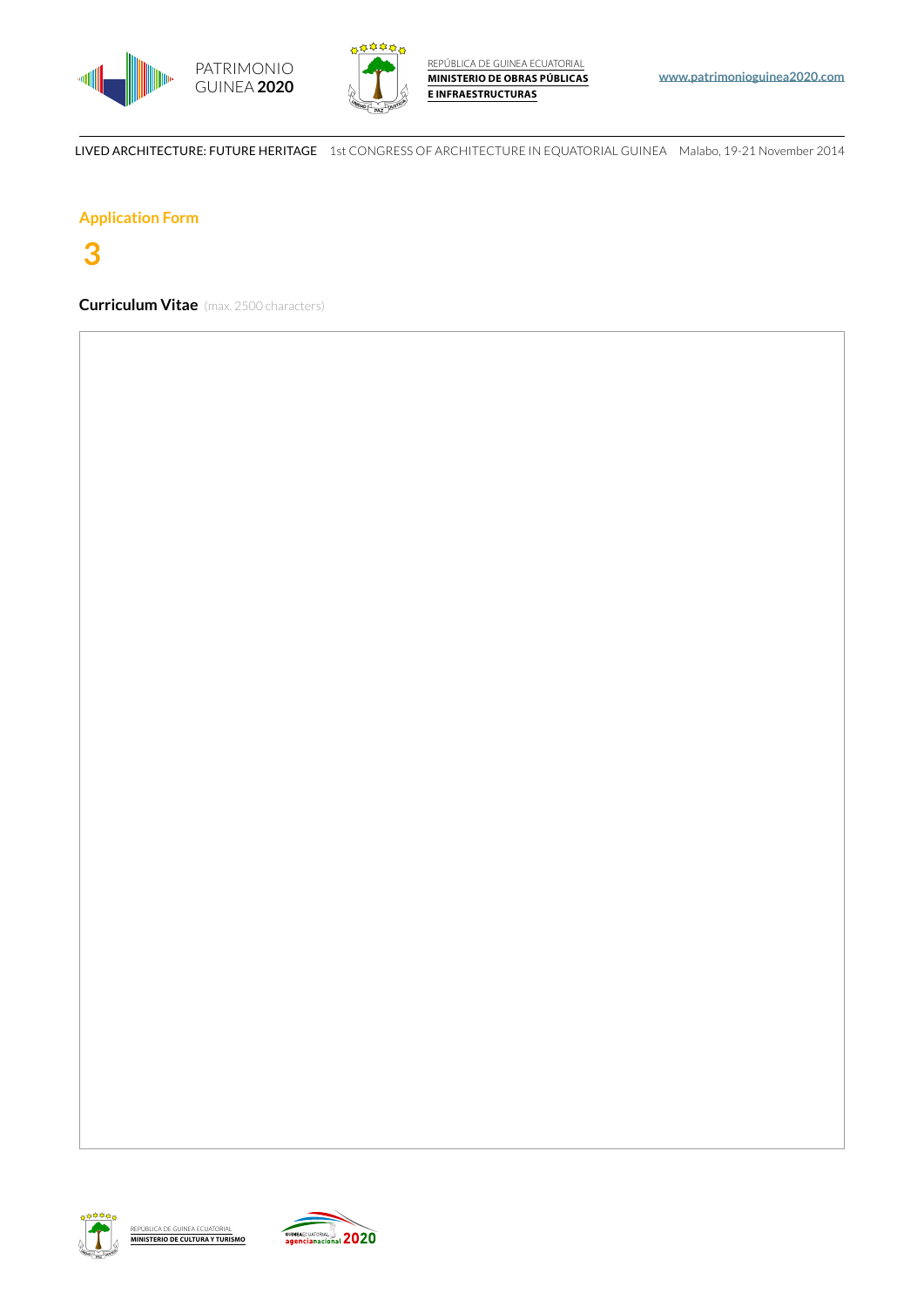



### **Application Form**

### **4**

### **Publications**